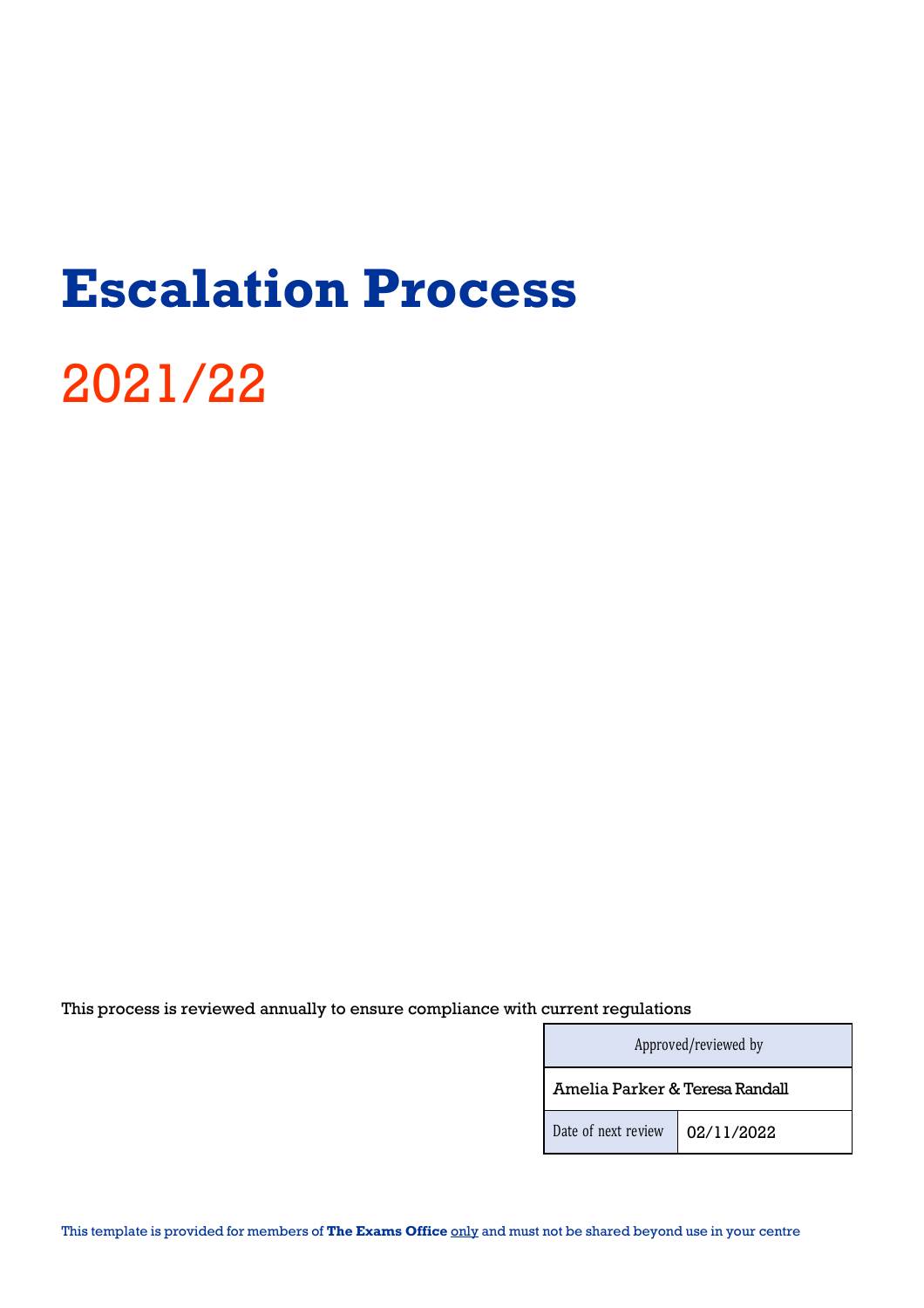## **Purpose of the process**

To confirm the main duties and responsibilities to be escalated should the head of centre, or a member of the senior leadership team with oversight of examination administration, be absent.

## **Before examinations (Planning)**

In the event of the absence of the head of centre or the member of senior leadership with oversight of examination administration, responsibility for implementing JCQ regulations and requirements relating to activity prior to examinations will be escalated to Kath Goudie – Senior Leadership Team.

To support understanding of the regulations and requirements, the following JCQ publications will be referenced:

- General Regulations for Approved Centres
- Instructions for conducting examinations
- Access Arrangements and Reasonable Adjustments
- Instructions for conducting coursework
- Instructions for conducting non-examination assessments
- Suspected Malpractice Policies and Procedures
- A guide to the special consideration process

#### **Main duties and responsibilities relate to:**

- Centre status
- Confidentiality
- Communication
- Recruitment, selection and training of staff
- Internal governance arrangements
- Delivery of qualifications
- Public liability
- Conflicts of interest
- Controlled assessments, coursework and non-examination assessments
- Security of assessment materials
- National Centre Number Register
- Centre inspections

Additional JCQ publication for reference:

- o Centre Inspection Service Changes
- Policies
- Specific JCQ publications for reference:
	- o General Regulations for Approved Centres (section 5)
	- o Instructions for conducting examinations (section 25)
	- o Access Arrangements and Reasonable Adjustments (section 5)
- Personal data, freedom of information and copyright

Additional JCQ publication for reference:

o Information for candidates – Privacy Notice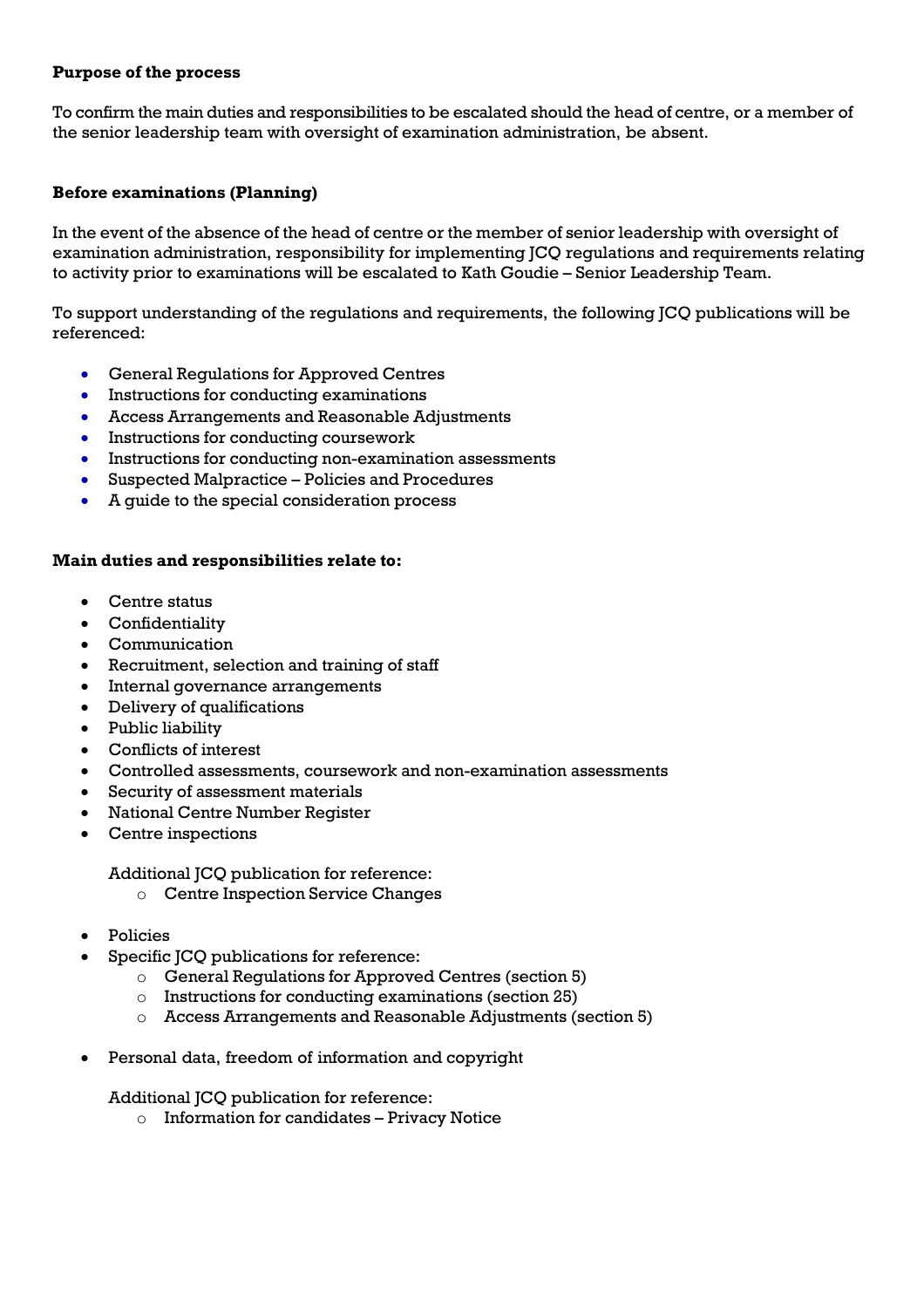## Centre-specific information for reference

## **Before examinations (Entries and Pre-exams)**

In the event of the absence of the head of centre or the member of senior leadership with oversight of examination administration, responsibility for implementing JCQ regulations and requirements relating to entries and exam preparation will be escalated to Kath Goudie – Senior Leadership Team.

To support understanding of the regulations and requirements, sections of relevant JCQ publications will be specifically referenced including:

- General Regulations for Approved Centres (section 5)
- Instructions for conducting examinations (sections 1-15)
- Access Arrangements and Reasonable Adjustments (sections 6-8)

#### **Main duties and responsibilities relate to:**

- Access arrangements and reasonable adjustments
- Entries
- Additional JCQ publications for reference:
	- $\circ$  Key dates in the examination cycle
	- o Guidance Notes for Transferred Candidates
	- o Alternative Site guidance notes
	- $\circ$  Guidance notes for overnight supervision of candidates with a timetable variation
- Centre assessed work

Additional JCQ publication for reference:

- o Guidance Notes Centre Consortium Arrangements
- Candidate information

Additional JCQ publications for reference:

- $\circ$  Information for candidates documents
- o Exam Room Posters

#### Centre-specific information for reference

#### **During examinations (Exam time)**

In the event of the absence of the head of centre or the member of senior leadership with oversight of examination administration, responsibility for implementing JCQ regulations and requirements relating to during exam time will be escalated to Kath Goudie – Senior Leadership Team.

To support understanding of the regulations and requirements, sections of relevant JCQ publications will be specifically referenced including:

- General Regulations for Approved Centres (sections 3, 5)
- Instructions for conducting examinations (sections 16-30)
- Access Arrangements and Reasonable Adjustments (section 8)
- A guide to the special consideration process (sections 2-7)

#### **Main duties and responsibilities relate to:**

• Conducting examinations and assessments

## Additional JCQ publication for reference

o Guidance Notes – Very Late Arrival